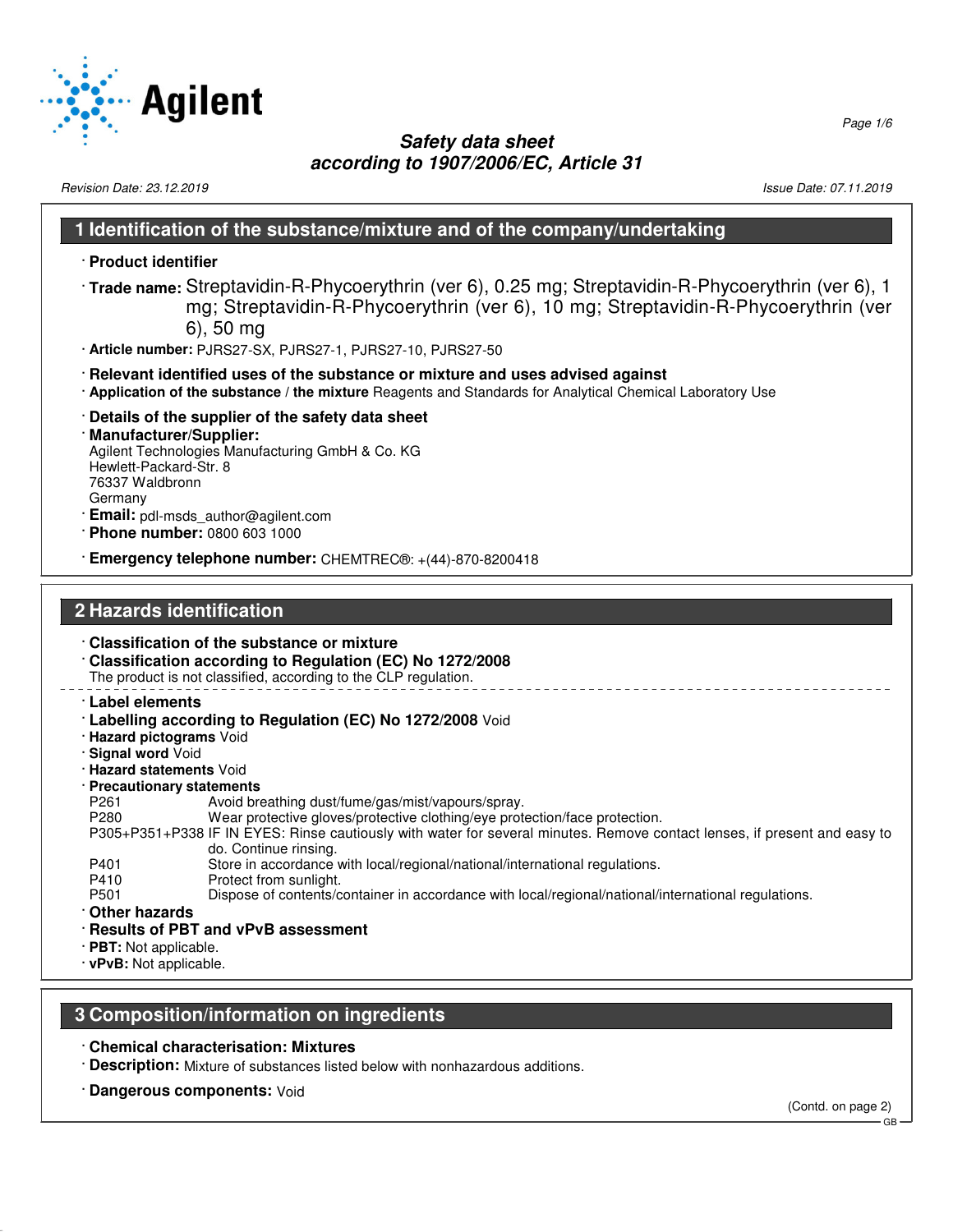Revision Date: 23.12.2019 Issue Date: 07.11.2019

**Trade name:** Streptavidin-R-Phycoerythrin (ver 6), 0.25 mg; Streptavidin-R-Phycoerythrin (ver 6), 1 mg; Streptavidin-R-Phycoerythrin (ver 6), 10 mg; Streptavidin-R-Phycoerythrin (ver 6), 50 mg

· **Additional information:** For the wording of the listed hazard phrases refer to section 16.

### **4 First aid measures**

- · **Description of first aid measures**
- · **General information:** No special measures required.
- · **After inhalation:** Supply fresh air; consult doctor in case of complaints.
- · **After skin contact:** Generally the product does not irritate the skin.
- · **After eye contact:** Rinse opened eye for several minutes under running water.
- · **After swallowing:** If symptoms persist consult doctor.
- · **Information for doctor:**
- · **Most important symptoms and effects, both acute and delayed** No further relevant information available.
- · **Indication of any immediate medical attention and special treatment needed** No further relevant information available.

### **5 Firefighting measures**

- · **Extinguishing media**
- · **Suitable extinguishing agents:** Use fire extinguishing methods suitable to surrounding conditions.
- · **Special hazards arising from the substance or mixture** No further relevant information available.
- · **Advice for firefighters**
- · **Protective equipment:** No special measures required.

### **6 Accidental release measures**

- · **Personal precautions, protective equipment and emergency procedures** Wear protective gloves / eye protection / face protection.
- **Environmental precautions:** No special measures required.
- · **Methods and material for containment and cleaning up:**
- Absorb with liquid-binding material (sand, diatomite, acid binders, universal binders, sawdust).
- **Reference to other sections**
- See Section 7 for information on safe handling.
- See Section 8 for information on personal protection equipment.
- See Section 13 for disposal information.

# **7 Handling and storage**

- · **Handling:**
- · **Precautions for safe handling** Wear protective gloves / eye protection / face protection.
- · **Information about fire and explosion protection:** No special measures required.
- · **Conditions for safe storage, including any incompatibilities**
- · **Storage:**
- · **Requirements to be met by storerooms and receptacles:** No special requirements.
- · **Information about storage in one common storage facility:** Not required.
- · **Further information about storage conditions:** None.

(Contd. on page 3)

GB

(Contd. of page 1)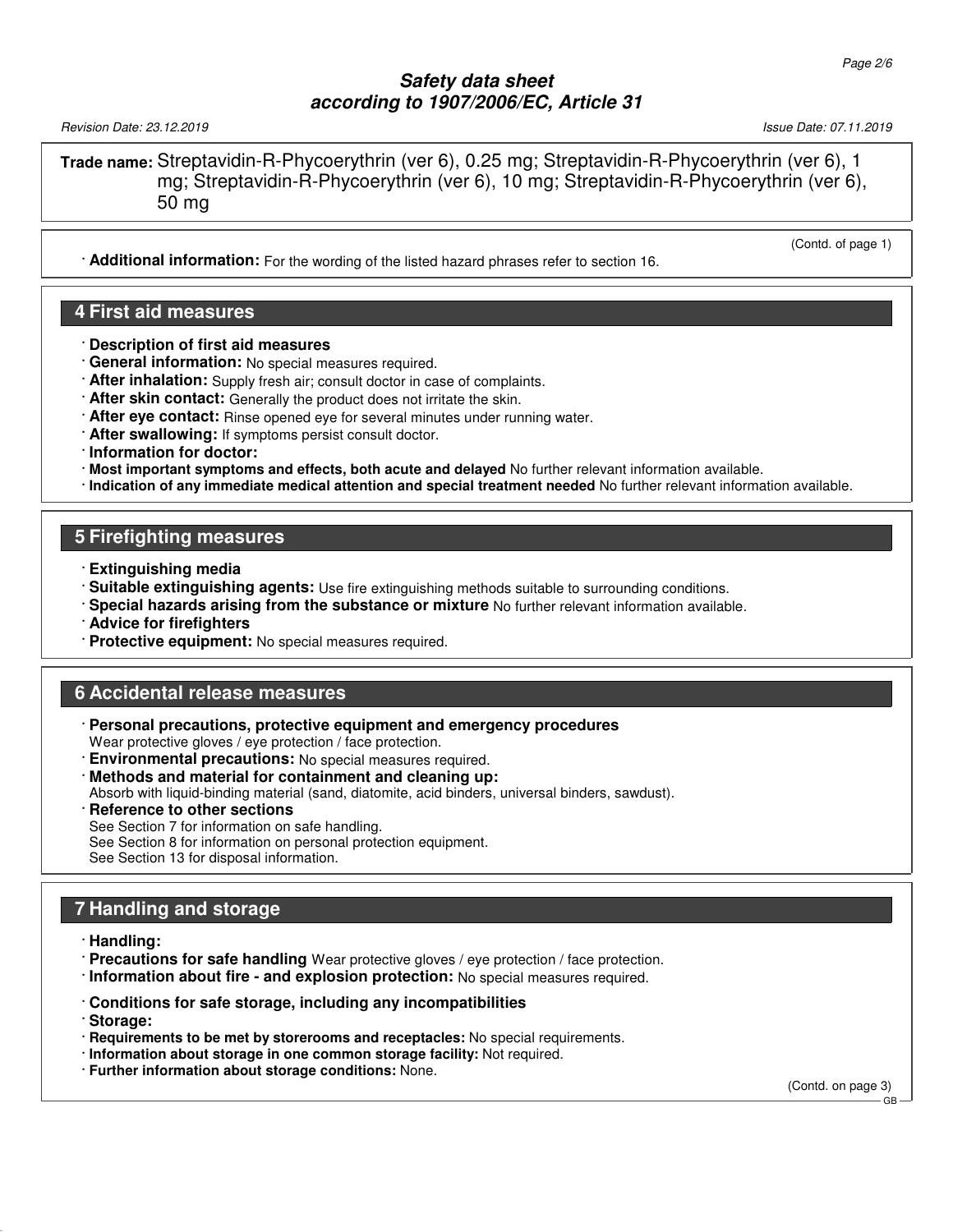Revision Date: 23.12.2019 Issue Date: 07.11.2019

**Trade name:** Streptavidin-R-Phycoerythrin (ver 6), 0.25 mg; Streptavidin-R-Phycoerythrin (ver 6), 1 mg; Streptavidin-R-Phycoerythrin (ver 6), 10 mg; Streptavidin-R-Phycoerythrin (ver 6), 50 mg

· **Specific end use(s)** No further relevant information available.

### **8 Exposure controls/personal protection**

- · **Additional information about design of technical facilities:** No further data; see item 7.
- · **Control parameters**
- · **Ingredients with limit values that require monitoring at the workplace:**
- The product does not contain any relevant quantities of materials with critical values that have to be monitored at the workplace.
- · **Additional information:** The lists valid during the making were used as basis.

#### · **Exposure controls**

- · **Personal protective equipment:**
- · **General protective and hygienic measures:**

The usual precautionary measures are to be adhered to when handling chemicals.

· **Respiratory protection:** Not required.

#### · **Protection of hands:**

The glove material has to be impermeable and resistant to the product/ the substance/ the preparation.

Selection of the glove material on consideration of the penetration times, rates of diffusion and the degradation

- · **Material of gloves** Wear suitable gloves.
- · **Penetration time of glove material**
- The exact break through time has to be found out by the manufacturer of the protective gloves and has to be observed.
- · **Eye protection:** Wear eye protection / face protection.

### **9 Physical and chemical properties**

| · Information on basic physical and chemical properties<br><b>General Information</b> |                                               |                    |
|---------------------------------------------------------------------------------------|-----------------------------------------------|--------------------|
| · Appearance:                                                                         |                                               |                    |
| Form:                                                                                 | Liquid                                        |                    |
| Colour:                                                                               | Red                                           |                    |
| · Odour:                                                                              | Characteristic                                |                    |
| Odour threshold:                                                                      | Not determined.                               |                    |
| $\cdot$ pH-value at 20 $\degree$ C:                                                   | 8.2                                           |                    |
| Change in condition                                                                   |                                               |                    |
| Melting point/freezing point:                                                         | $0^{\circ}$ $C$                               |                    |
| Initial boiling point and boiling range:                                              | 100 $\degree$ C                               |                    |
| · Flash point:                                                                        | Not applicable.                               |                    |
| · Flammability (solid, gas):                                                          | Not applicable.                               |                    |
| · Decomposition temperature:                                                          | Not determined.                               |                    |
| · Auto-ignition temperature:                                                          | Product is not selfigniting.                  |                    |
| <b>Explosive properties:</b>                                                          | Product does not present an explosion hazard. |                    |
| <b>Explosion limits:</b>                                                              |                                               |                    |
| Lower:                                                                                | Not determined.                               |                    |
|                                                                                       |                                               | (Contd. on page 4) |
|                                                                                       |                                               | GB                 |

(Contd. of page 2)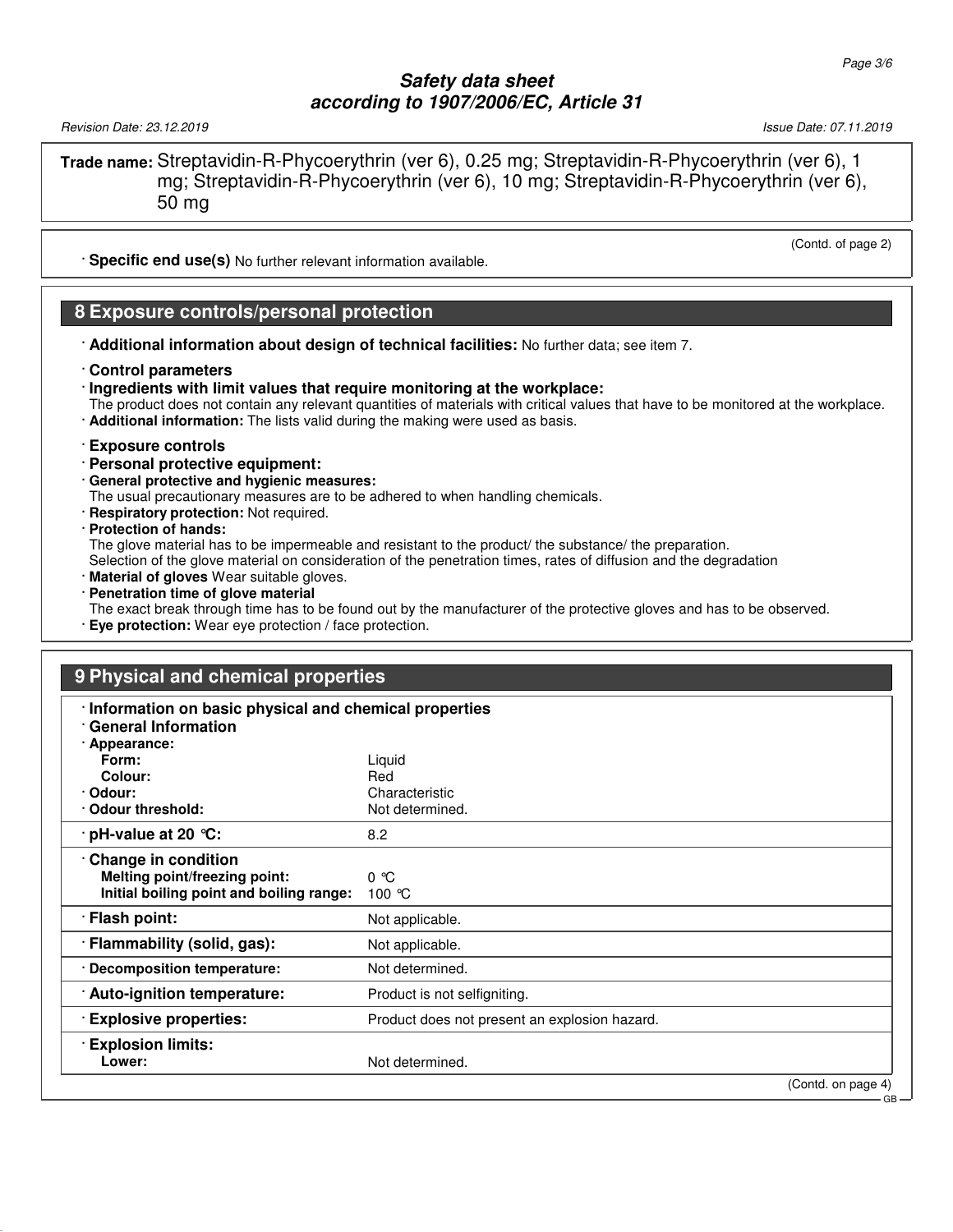Revision Date: 23.12.2019 Issue Date: 07.11.2019

**Trade name:** Streptavidin-R-Phycoerythrin (ver 6), 0.25 mg; Streptavidin-R-Phycoerythrin (ver 6), 1 mg; Streptavidin-R-Phycoerythrin (ver 6), 10 mg; Streptavidin-R-Phycoerythrin (ver 6), 50 mg

|                                                           | (Contd. of page 3)                         |  |  |
|-----------------------------------------------------------|--------------------------------------------|--|--|
| Upper:                                                    | Not determined.                            |  |  |
| Vapour pressure at 20 °C:                                 | 23 hPa                                     |  |  |
| Density:                                                  | Not determined.                            |  |  |
| · Relative density                                        | Not determined.                            |  |  |
| · Vapour density                                          | Not determined.                            |  |  |
| · Evaporation rate                                        | Not determined.                            |  |  |
| · Solubility in / Miscibility with                        |                                            |  |  |
| water:                                                    | Not miscible or difficult to mix.          |  |  |
| · Partition coefficient: n-octanol/water: Not determined. |                                            |  |  |
| · Viscosity:                                              |                                            |  |  |
| Dynamic at 20 $°C$ :                                      | $0.952$ mPas                               |  |  |
| Kinematic:                                                | Not determined.                            |  |  |
| · Solvent content:                                        |                                            |  |  |
| Water:                                                    | 98.8%                                      |  |  |
| <b>Solids content:</b>                                    | 1.0%                                       |  |  |
| Other information                                         | No further relevant information available. |  |  |

# **10 Stability and reactivity**

· **Reactivity** No further relevant information available.

- · **Chemical stability**
- · **Thermal decomposition / conditions to be avoided:** No decomposition if used according to specifications.
- · **Possibility of hazardous reactions** No dangerous reactions known.
- · **Conditions to avoid** No further relevant information available.
- · **Incompatible materials:** No further relevant information available.
- · **Hazardous decomposition products:** No dangerous decomposition products known.

# **11 Toxicological information**

- · **Information on toxicological effects**
- · **Acute toxicity** Based on available data, the classification criteria are not met.
- · **Primary irritant effect:**
- · **Skin corrosion/irritation** Based on available data, the classification criteria are not met.
- · **Serious eye damage/irritation** Based on available data, the classification criteria are not met.
- · **Respiratory or skin sensitisation** Based on available data, the classification criteria are not met.
- · **CMR effects (carcinogenity, mutagenicity and toxicity for reproduction)**
- · **Germ cell mutagenicity** Based on available data, the classification criteria are not met.
- · **Carcinogenicity** Based on available data, the classification criteria are not met.
- · **Reproductive toxicity** Based on available data, the classification criteria are not met.
- · **STOT-single exposure** Based on available data, the classification criteria are not met.
- · **STOT-repeated exposure** Based on available data, the classification criteria are not met.

(Contd. on page 5)

GB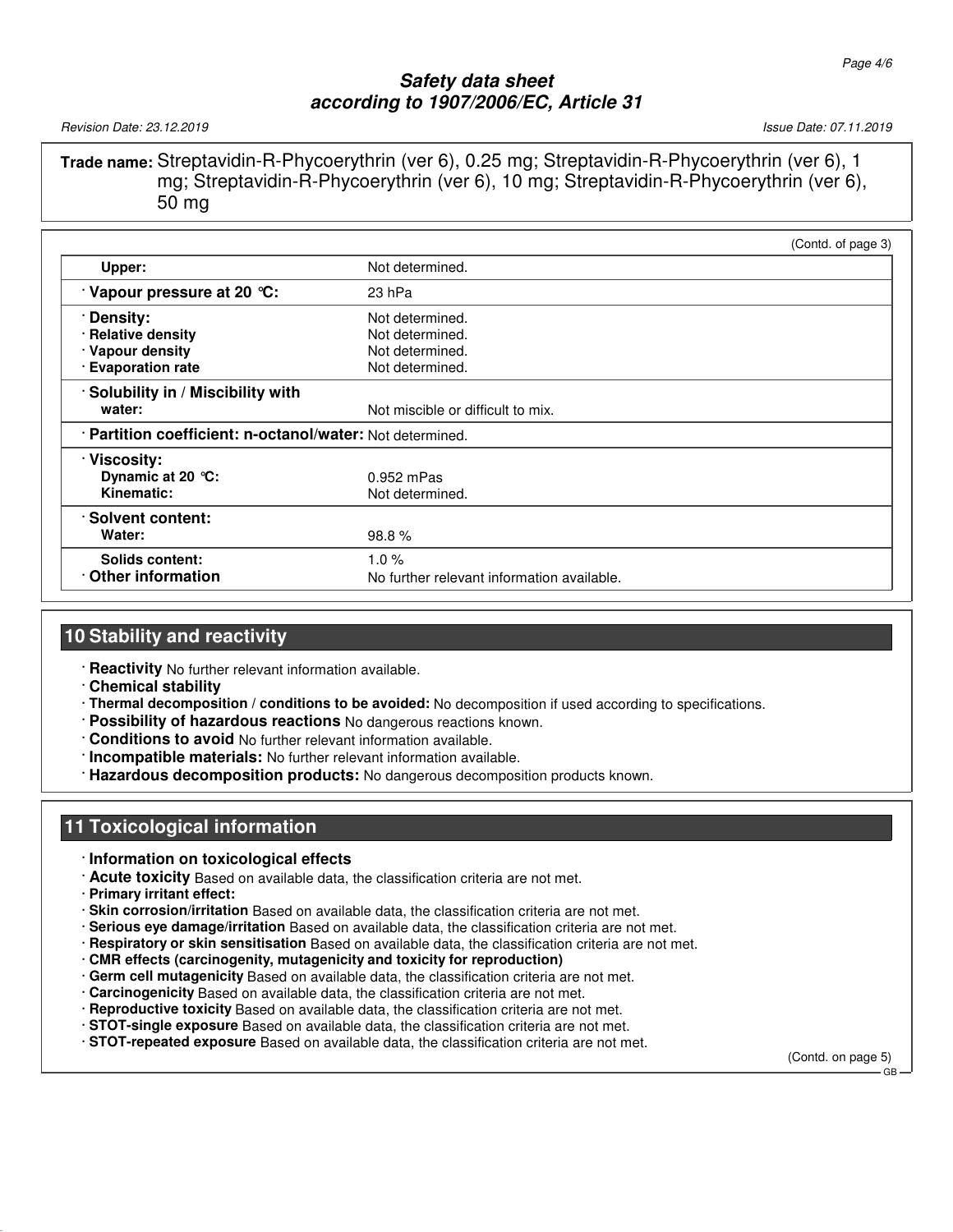Revision Date: 23.12.2019 Issue Date: 07.11.2019

**Trade name:** Streptavidin-R-Phycoerythrin (ver 6), 0.25 mg; Streptavidin-R-Phycoerythrin (ver 6), 1 mg; Streptavidin-R-Phycoerythrin (ver 6), 10 mg; Streptavidin-R-Phycoerythrin (ver 6), 50 mg

· **Aspiration hazard** Based on available data, the classification criteria are not met.

### **12 Ecological information**

- · **Toxicity**
- · **Aquatic toxicity:** No further relevant information available.
- · **Persistence and degradability** No further relevant information available.
- · **Behaviour in environmental systems:**
- · **Bioaccumulative potential** No further relevant information available.
- · **Mobility in soil** No further relevant information available.
- · **Additional ecological information:**
- · **General notes:** Not hazardous for water.
- · **Results of PBT and vPvB assessment**
- · **PBT:** Not applicable.
- · **vPvB:** Not applicable.
- · **Other adverse effects** No further relevant information available.

### **13 Disposal considerations**

· **Waste treatment methods**

· **Recommendation** Dispose of contents/container in accordance with local/regional/national/international regulations.

· **Uncleaned packaging:**

· **Recommendation:** Disposal must be made according to official regulations.

| <b>14 Transport information</b>                                       |                 |                    |
|-----------------------------------------------------------------------|-----------------|--------------------|
| · UN-Number<br>· ADR, ADN, IMDG, IATA                                 | not regulated   |                    |
| · UN proper shipping name<br>· ADR, ADN, IMDG, IATA                   | not regulated   |                    |
| · Transport hazard class(es)                                          |                 |                    |
| · ADR, ADN, IMDG, IATA<br>· Class                                     | not regulated   |                    |
| · Packing group<br>· ADR, IMDG, IATA                                  | not regulated   |                    |
| · Environmental hazards:                                              | Not applicable. |                    |
| Special precautions for user                                          | Not applicable. |                    |
| Transport in bulk according to Annex II of Marpol and<br>the IBC Code | Not applicable. |                    |
|                                                                       |                 | (Contd. on page 6) |

(Contd. of page 4)

GB